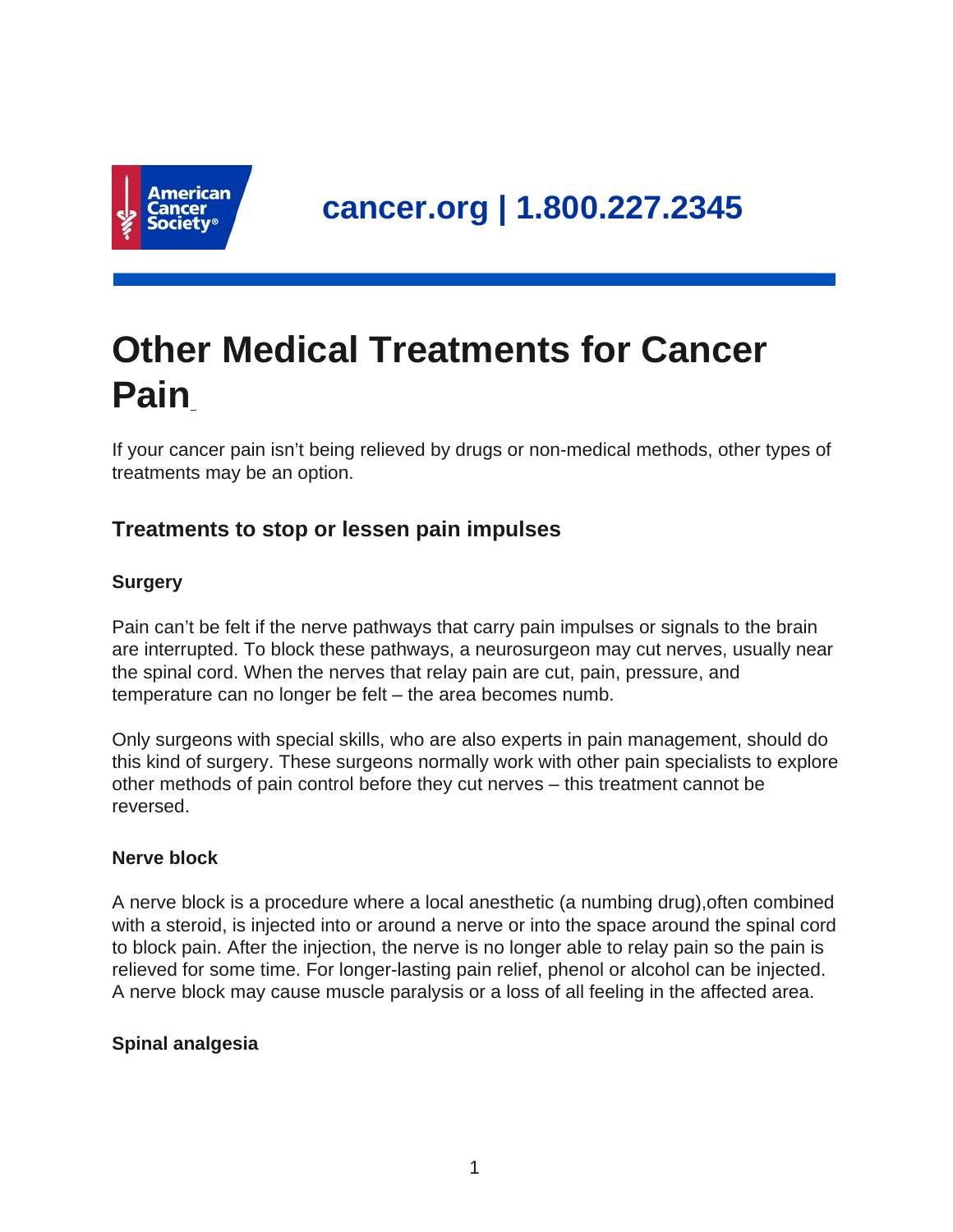Low doses of pain medicine may be injected into the fluid around the spine (called **intrathecal injection**). If this works, a tube and a pump may be used to deliver the pain medicine right into the spinal fluid to control the pain. Morphine is often used for this purpose, and you can still have side effects like itching and constipation. You will need surgery to put the small pump and tube into your body.

#### **Epidural or intrathecal injections**

Certain kinds of pain may respond to pain medicine that's injected into the space around the layers of the spine. If this works, a pump can be implanted so that you can get pain medicines right around the nerves. This may cause numbness or weakness of the treated area.

#### **Neuroablation**

Neuroablation may be helpful for some pain. It uses heat therapy (through radiofrequency or ultrasound) or cold therapy (cryotherapy) to reduce pain.

#### **Nerve stimulation**

There are different types of nerve stimulation therapies that may be an option for treating certain types of cancer-related pain. Research is continuing on these methods for pain control.

- Transcutaneous electrical nerve stimulation (TENS): Uses low-voltage electric current to the skin at the area of pain with a small, battery-powered machine.
- Spinal cord stimulation: Uses a device to send mild electric currents to block nerves in the spine.
- Peripheral nerve stimulation: Uses small electrodes to send mild electric currents to peripheral nerves, which are located outside the brain and spinal cord.

## **Treatments to shrink the tumor**

Sometimes, even when treatment can't cure the cancer, it can shrink the size of a tumor that's pressing on nerves and organs and causing pain. Cancer treatments like  $chemo<sup>1</sup>$  $chemo<sup>1</sup>$  $chemo<sup>1</sup>$ ,</u> hormone therapy, or  $r$  [radiation](https://www.cancer.org/content/cancer/en/treatment/treatments-and-side-effects/treatment-types/radiation.html)<sup>2</sup> may be used in this way.

Radioactive injections are sometimes used when the cancer has spread to many places in the bone – the radioactive drug settles in the bones near the cancer to help stop its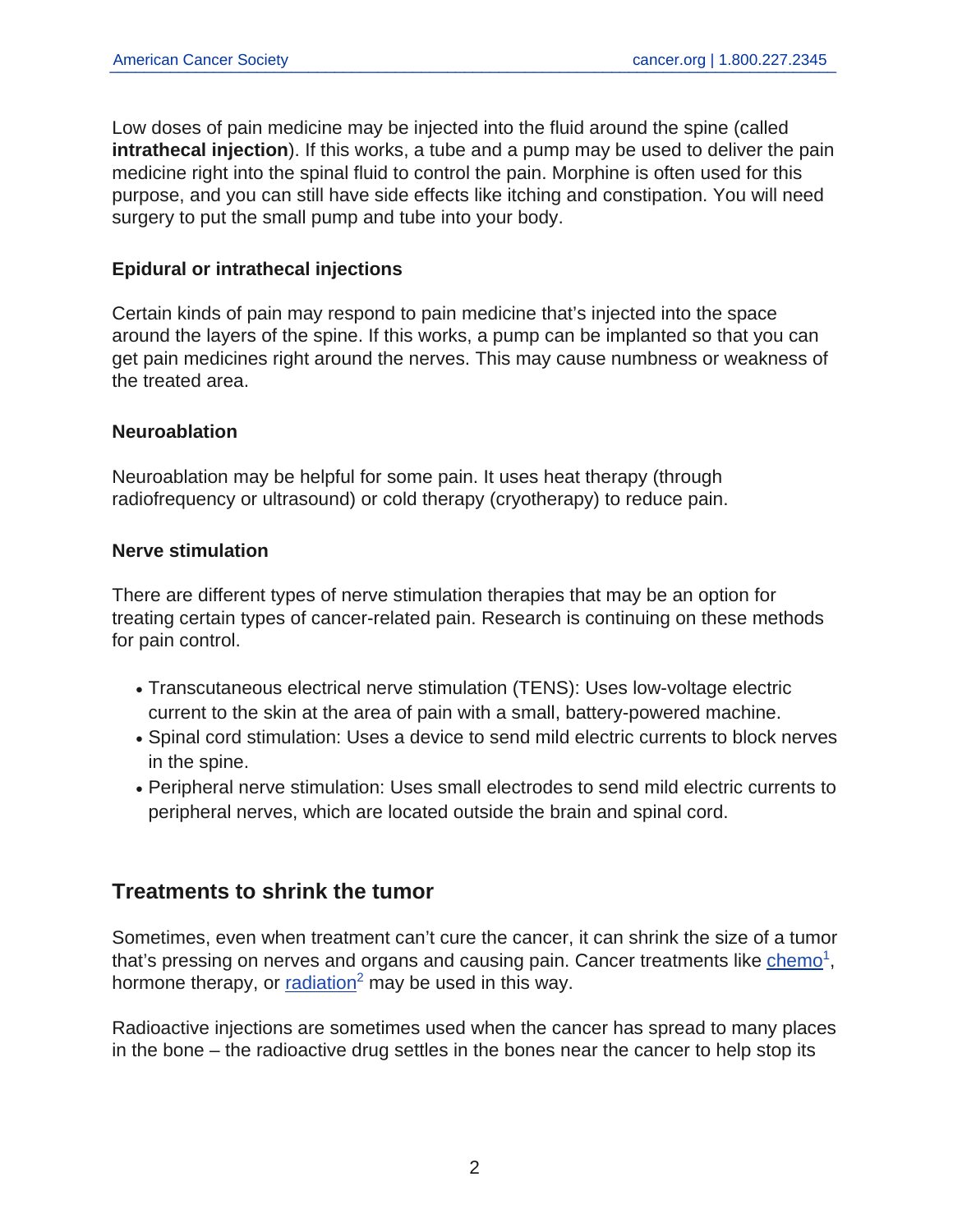growth and relieve pain.

In some cases, other treatments like [radiofrequency ablation](https://www.cancer.org/content/cancer/en/treatment/treatments-and-side-effects/treatment-types/hyperthermia.html)<sup>3</sup> can be used in certain areas of the body. In this treatment, electrodes are put in near the tumor to heat and destroy the cancer.

## **Hyperlinks**

- 1. [www.cancer.org/treatment/treatments-and-side-effects/treatment](https://www.cancer.org/treatment/treatments-and-side-effects/treatment-types/chemotherapy.html)[types/chemotherapy.html](https://www.cancer.org/treatment/treatments-and-side-effects/treatment-types/chemotherapy.html)
- 2. [www.cancer.org/treatment/treatments-and-side-effects/treatment](https://www.cancer.org/treatment/treatments-and-side-effects/treatment-types/radiation.html)[types/radiation.html](https://www.cancer.org/treatment/treatments-and-side-effects/treatment-types/radiation.html)
- 3. [www.cancer.org/treatment/treatments-and-side-effects/treatment](https://www.cancer.org/treatment/treatments-and-side-effects/treatment-types/hyperthermia.html)[types/hyperthermia.html](https://www.cancer.org/treatment/treatments-and-side-effects/treatment-types/hyperthermia.html)

#### **References**

Brant, JM, Stringer, LH. Pain. In Brown CG, ed. A Guide to Oncology Symptom Management. 2<sup>nd</sup> ed. Pittsburgh, PA. Oncology Nursing Society; 2015:505-529.

Camp-Sorrell D, Hawkins RA. Clinical Manual for the Oncology Advanced Practice Nurse, 3rd ed. 2014. Pittsburgh: Oncology Nursing Society.

Grossman SA, Nesbit S. Cancer-related Pain. In: Niederhuber JE, Armitage JO, Doroshow JH, Kastan MB, Tepper JE, eds. *Abeloff's Clinical Oncology.* 5<sup>th</sup> ed. <sup>1</sup> Philadelphia: Elsevier, 2014:608-619.

Leblanc TW, Kamal AH. Management of Cancer Pain. In DeVita VT, Lawrence TS, Rosenberg SA, eds. DeVita, Hellman, and Rosenberg's Cancer: Principles and Practice of Oncology. 11<sup>th</sup> ed. Philadelphia, PA: Lippincott Williams & Wilkins; 2019:2190-2390.

National Cancer Institute (NCI). Cancer Pain (PDQ®) – Patient Version. 2018. Accessed at https://www.cancer.gov/about-cancer/treatment/side-effects/pain/pain-pdq

National Comprehensive Cancer Network (NCCN). Adult Cancer Pain. Version 1.2018. Accessed at www.nccn.org on December 17, 2018.

Noonan, K. Pain, fatigue, and cognitive impairment. In Holmes Gobel B, Triest-Robinson S, Vogel WH, eds. Advanced Oncology Nursing Certification: Review and Resource Manual. 2<sup>nd</sup> ed. Pittsburgh, PA. Oncology Nursing Society; 2016:397-449.